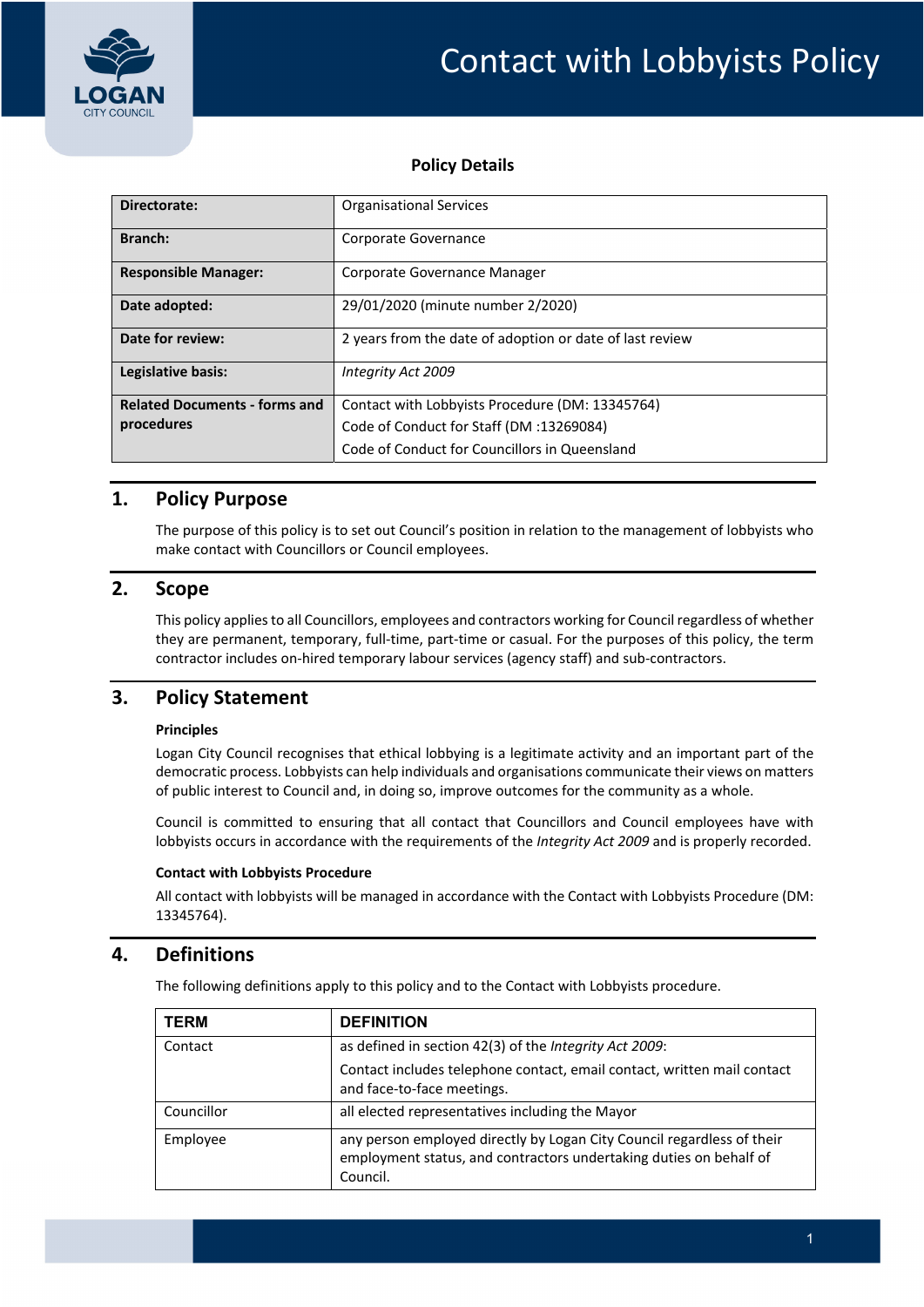

| <b>TERM</b>       | <b>DEFINITION</b>                                                                                                                                                                                    |  |  |
|-------------------|------------------------------------------------------------------------------------------------------------------------------------------------------------------------------------------------------|--|--|
| Lobbying activity | as defined in section 42(1)(a) of the Integrity Act 2009:                                                                                                                                            |  |  |
|                   | Lobbying activity is-                                                                                                                                                                                |  |  |
|                   | (a) contact with a government representative in an effort to influence<br>State or local government decision-making, including-                                                                      |  |  |
|                   | (i) the making or amendment of legislation; and                                                                                                                                                      |  |  |
|                   | (ii) the development or amendment of a government policy or<br>program; and                                                                                                                          |  |  |
|                   | (iii) the awarding of a government contract or grant; and                                                                                                                                            |  |  |
|                   | (iv) the allocation of funding; and                                                                                                                                                                  |  |  |
|                   | (v) the making of a decision about planning or giving of a<br>development approval under the Planning Act 2016.                                                                                      |  |  |
|                   | However, as defined in section 42(2) of the Integrity Act 2009, the<br>following contact is not a lobbying activity-                                                                                 |  |  |
|                   | (a) contact with a committee of the Legislative Assembly or a local<br>government;                                                                                                                   |  |  |
|                   | (b) contact with a member of the Legislative Assembly, or a councillor, in<br>his or her capacity as a local representative on a constituency matter;                                                |  |  |
|                   | (c) contact in response to a call for submissions;                                                                                                                                                   |  |  |
|                   | (d) petitions or contact of a grassroots campaign nature in an attempt to<br>influence a government policy or decision;                                                                              |  |  |
|                   | (e) contact in response to a request for tender;                                                                                                                                                     |  |  |
|                   | (f) statements made in a public forum;                                                                                                                                                               |  |  |
|                   | (g) responses to requests by government representatives or Opposition<br>representatives for information;                                                                                            |  |  |
|                   | (h) incidental meetings beyond the control of a government<br>representative or Opposition representative;                                                                                           |  |  |
|                   | contact on non-business issues, including, for example, issues not<br>(i)<br>relating to a third party client of the lobbyist or the lobbyists' sector;                                              |  |  |
|                   | (j) contact only for the purpose of making a statutory application.                                                                                                                                  |  |  |
| Lobbyist          | as defined by section 41(1) of the Integrity Act 2009:                                                                                                                                               |  |  |
|                   | A lobbyist is an entity that carries out a lobbying activity for a third party<br>client or whose employees or contractors carry out a lobbying activity for<br>a third party client.                |  |  |
|                   | However, as defined in section 42(3) of the Integrity Act 2009, none of                                                                                                                              |  |  |
|                   | the following is a lobbyist-                                                                                                                                                                         |  |  |
|                   | (a) a non-profit entity;                                                                                                                                                                             |  |  |
|                   | (b) an entity constituted to represent the interests of its members such                                                                                                                             |  |  |
|                   | as an employer group, a trade union or a professional body, for<br>example, the Queensland Law Society                                                                                               |  |  |
|                   | (c) members of trade delegations visiting Queensland;                                                                                                                                                |  |  |
|                   | (d) an entity carrying out incidental lobbying activities;                                                                                                                                           |  |  |
|                   | (e) an entity carrying out a lobbying activity only for the purpose of<br>representing the entity's own interests.                                                                                   |  |  |
|                   | $(4)$ Also-                                                                                                                                                                                          |  |  |
|                   | (a) an employee or contractor of, or person otherwise engaged by, an<br>entity mentioned in subsection $(3)(a)$ to $(d)$ is not a lobbyist in relation<br>to contact carried out for the entity; and |  |  |